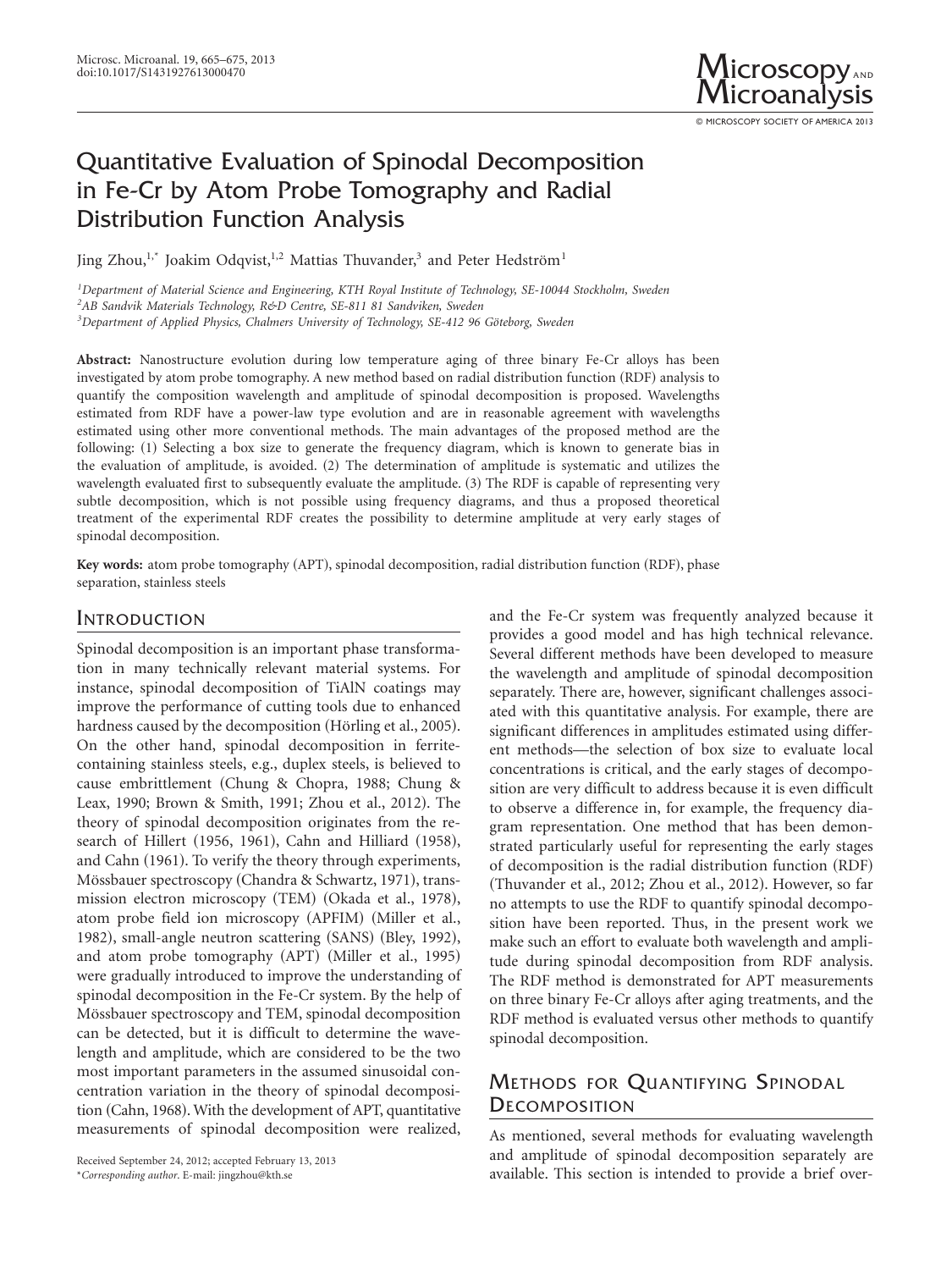| Table 1. |       | Chemical Composition of the Three Investigated Binary Fe-Cr Alloys (wt%). |      |      |       |       |       |      |      |  |
|----------|-------|---------------------------------------------------------------------------|------|------|-------|-------|-------|------|------|--|
|          | Cr.   |                                                                           | Si   | Mn   |       |       | N     | Ni   | Fe   |  |
| А        | 25.28 | 0.002                                                                     | 0.09 | 0.09 | 0.006 | 0.004 | 0.009 | 0.03 | Bal. |  |
| B        | 30.42 | 0.004                                                                     | 0.06 | 0.11 | 0.008 | 0.006 | 0.006 | 0.02 | Bal. |  |
| C        | 36.10 | 0.005                                                                     | 0.27 | 0.09 | 0.005 | 0.005 | 0.008 | 0.02 | Bal. |  |

view of some of these methods. For a more comprehensive view, the reader is referred to Miller  $(2000)$ .

### **Wavelength**

The auto-correlation function  $(ACF)$ , equation  $(1)$ , is an effective method to evaluate the wavelength from onedimensional (1D) concentration fields obtained using APFIM (Brenner et al., 1984; Oehring & Alvensleben, 1988).

$$
R_k = \frac{1}{\sigma^2} * \sum_{i=0}^{N-k} (C_i - C_0)(C_{i+k} - C_0),
$$
 (1)

where  $C_i$  and  $C_{i+k}$  are the concentration of the *i*'th and  $i + k$ <sup>th</sup> sample blocks,  $C_0$  is the average composition; *k* is the lag, *N* is the total number of sample blocks, and  $\sigma^2$  is the variance of the composition of  $C_i$ , given by  $\sigma^2$  =  $\sum_{i=1}^{N} (C_i - C_0)^2$ . Hyde et al. (1994) further extended the ACF method to also consider three-dimensional (3D) data. Recently, the RDF and fast Fourier transformation (FFT) analyses to evaluate wavelength were proposed in Odqvist et al. (2012), and the methods were evaluated versus ACF analysis. They found that the RDF method gave wavelengths in reasonable agreement with both methods, but the wavelength from RDF was found to be slightly larger than for the 1D methods in all cases.

#### **Amplitude**

To evaluate the amplitude, the definition of amplitude must first be considered. The two standard definitions are peakto-average composition for symmetrical distributions, i.e., sinusoidal concentration variations, and peak to trough. Here, peak to trough is chosen as the definition of amplitude. The Langer-Bar-on-Miller (LBM) method (Langer et al., 1975; Miller, 2000) is the most commonly used method to evaluate the amplitude. LBM is based on the frequency diagrams of Cr that can be described by two Gaussian curves, and that the two Gaussian peaks indicate the peak and trough composition, respectively. The LBM method is expressed by equation  $(2)$ :

$$
\rho(x) = \frac{1}{(2\pi * \sigma^2)^{1/2}}
$$
  
 
$$
* \left\{ \frac{\mu_2}{\mu_1 + \mu_2} * \exp(-(x - \mu_1)^2 / 2\sigma^2) + \frac{\mu_1}{\mu_1 + \mu_2} * \exp(-(x - \mu_2)^2 / 2\sigma^2) \right\}, \quad (2)
$$

where  $\mu_1$  and  $\mu_2$  are the peak and trough compositions, respectively, and  $\sigma^2$  is the variance of the Gaussian distributions. The amplitude is  $\mu_2 - \mu_1$ .

Another common method for evaluating the amplitude is the  $P_a$  method (Sassen et al., 1987; Godfrey et al., 1988; Brown et al., 1990), which assumes that the concentration field has a sinusoidal distribution:

$$
x_j = C_0 - P_a * \sin \frac{2\pi j}{m},
$$
\n(3)

where  $C_0$  is the average composition,  $2P_\alpha$  is the spinodal amplitude, *m* is the discretization number, and *j* is an integer from 1 to *m*.

Another example of a method to evaluate amplitude is the Variation method (Blavette et al., 1988) where the principle is to evaluate the difference between the experimental frequency distribution and the binomial distribution. This may be a good way to evaluate trends of decomposition but gives no quantitative measure of amplitude (Miller et al., 1992). It should be noted that all three methods explained in this section depend on the chosen block size to determine the concentration.

### **METHODOLOGY**

### **Materials and Heat Treatment**

Three binary Fe-Cr alloys were produced by vacuum arc melting, followed by homogenization at  $1100^{\circ}$ C for 2 h under pure argon, and a final quench in brine. The alloy designations and compositions are listed in Table 1. Thereafter, the alloys were aged at  $500^{\circ}$ C for 100 h and 1000 h (A), 20 h and 200 h  $(B)$ , and 10 h and 100 h  $(C)$ . One specimen per material condition was analyzed by APT. For more experimental details, see Xiong et al. (2011).

### **Atom Probe Tomography**

The analyses were performed using a local electrode atom probe (LEAP 3000X HR<sup>TM</sup>, Cameca, Madison, WI, USA), equipped with a reflectron for improved mass resolution. The ion detection efficiency is about 37%, and the experiments were performed in voltage pulse mode  $(20\%$  pulse fraction, 200 kHz, evaporation rate  $1.5\%$  at 55 K.

From the experimental raw data, 3D reconstructions were generated using the IVAS 3.4.3 software (Cameca). Hereby the following parameters were used: evaporation field 33 V/nm, field factor  $(k_f)$  3.8, and image compression factor 1.8. It should be noted that  $k_f$  is not known exactly, but it can be determined in case plane distances at identified crystallographic poles (Gault et al., 2008) can be measured, but that was not possible here. Therefore, the shape of the analyzed volume is somewhat uncertain. Brenner et al. (1982) reported that the spinodal decomposition for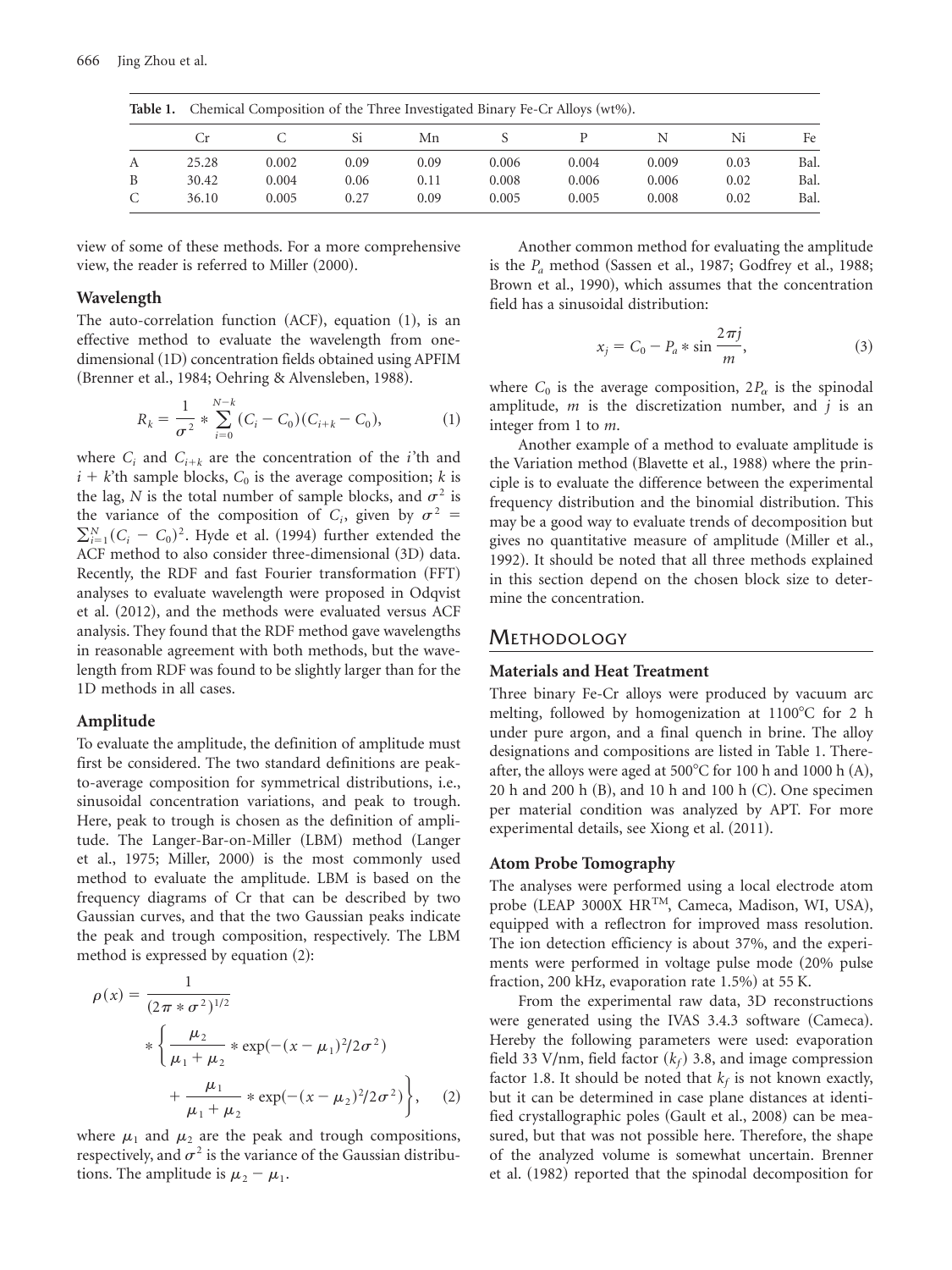Fe-32 at.% Cr appeared isotropic, and in the present work it was decided to use an isotropicity criterion to determine  $k_f$ . The  $k_f$  was varied to give a structure that did not appear compressed or stretched in the *z*-direction. Furthermore, the voxel size used as the sampling size to generate the iso-concentration surfaces was 1 nm  $\times$  1 nm  $\times$  1 nm.

#### **Radial Distribution Function Analysis**

RDF analysis was employed to represent the radial concentration profile starting from each and every detected atom of the chosen element. Thus it indicates the probability density of finding an atom *j* at *r* when an atom *i* is the origin (Miller & Kenik, 2004; De Geuser et al., 2006). In the RDFs presented here, 0.2 nm was taken as the step size and the shell thickness. The measured concentration at each position was normalized with respect to the average bulk concentration. The RDF can be expressed as

RDF(r) = 
$$
\frac{C_E(r)}{C_0} = \frac{N_E(r)/N(r)}{C_0}
$$
, (4)

where  $C_E(r)$  is the atomic composition of element E at the distance of  $r$ ,  $C_0$  is the average composition of element E in the analyzed volume,  $N_E(r)$  is the total number of atoms of element E at the distance of *r*, and  $N(r)$  is the total number of atoms of all elements at the distance of *r*.

In RDF analysis of spinodal decomposition, the first maximum indicates the statistically closest distance between two Cr-rich regions and thus represents the wavelength. When no maximum can be found on the RDF curve due to small decomposition and statistical smoothing, it may still be possible to determine the wavelength by only generating the RDFs from a limited number of Cr atoms located in Cr-rich areas. This will be exemplified later in the Wavelength section.

To evaluate amplitude as well from RDF, one could think that if only the Cr-rich domains are chosen as the center to generate the Cr-Cr RDF curve, the first point could possibly be considered as the peak of the Cr composition profile. On the other hand, when all the Fe-rich regions are chosen as the center to generate the RDF curve of Fe-Cr, the first point could possibly be considered as the trough of the Cr composition profile. The crucial factor in such analysis of the amplitude is the selection of Cr-rich and Fe-rich domains, which can represent the peak and trough compositions. If too many Cr-rich and Fe-rich regions are chosen, the amplitude will be underestimated; on the contrary, if too few Cr-rich and Fe-rich regions are chosen, the amplitude will be overestimated. This may seem trivial, but the key is to define the composition threshold in a systematic way to obtain a predefined number of domains. The wavelength obtained earlier can be used for this purpose. Assuming that each Cr-rich region is located in the center of a cube with the side length corresponding to the respective wavelength of spinodal decomposition and that all of the cubes are positioned side by side, the number of Cr-rich domains can be approximated by the following equation:



**Figure 1.** Atom maps for material A, aged for 1000 h. **a:** The selected cylinder of 80 nm  $\times$  27 nm used for general RDF analysis for all material conditions. **b:** Selected Cr-rich domains used to generate RDFs for subsequent determination of the peak composition.

$$
N = \frac{V}{\lambda^3},\tag{5}
$$

where *N* is the total number of Cr-rich or Fe-rich regions, *V* is the total APT probed volume, and  $\lambda$  is the wavelength of spinodal decomposition obtained by RDF analysis.

To calculate the number of Cr-rich or Fe-rich regions easily, a fixed cylinder with the height of 80 nm and diameter of 27 nm was selected from each probed volume. In the IVAS software, iso-concentration surfaces were used to select the Cr-rich or Fe-rich regions. One example of such a selection of Cr-rich domains is presented in Figure 1. The atom map of Cr for one selected cylinder is shown in Figure 1a, and the selected Cr-rich domains are shown in Figure 1b. For this sample the predefined number of Crrich domains given by equation  $(5)$  was 96, and by selecting an iso-concentration surface threshold of 46.2 at.% Cr, a similar number of Cr-rich domains was obtained (Fig. 1b). From the selected Cr-rich domains, an RDF curve was generated to evaluate the peak composition, and similarly the Fe-rich domains were selected and the RDF of Fe-Cr was used to evaluate the trough.

Moreover, to try and rationalize the determination of amplitude from a theoretical perspective, it seemed important to derive an expression for the RDF curves in the present work. According to Cahn (1961), the interconnected spinodal structure is assumed to have a sinusoidal concentration variation for early stages of spinodal decomposition. The RDF value at distances approaching zero is related to the amplitude of this periodic concentration variation. The concentration is described by a periodic function  $f(x, y, z)$ with wavelength  $\lambda$ . The probability of finding a Cr atom at the position of  $\vec{r}(x, y, z)$  in space is expressed as  $f(\vec{r})$ . To generate the RDF curve, the concentration of Cr at the distance  $r_0$  from the Cr at  $\vec{r}(x, y, z)$  should be  $\int_{|\vec{r}'|=r_0} f(\vec{r}) *$  $f(\vec{r} + \vec{r}') d\vec{r}'$ . However,  $f(\vec{r})$  should first be normalized [as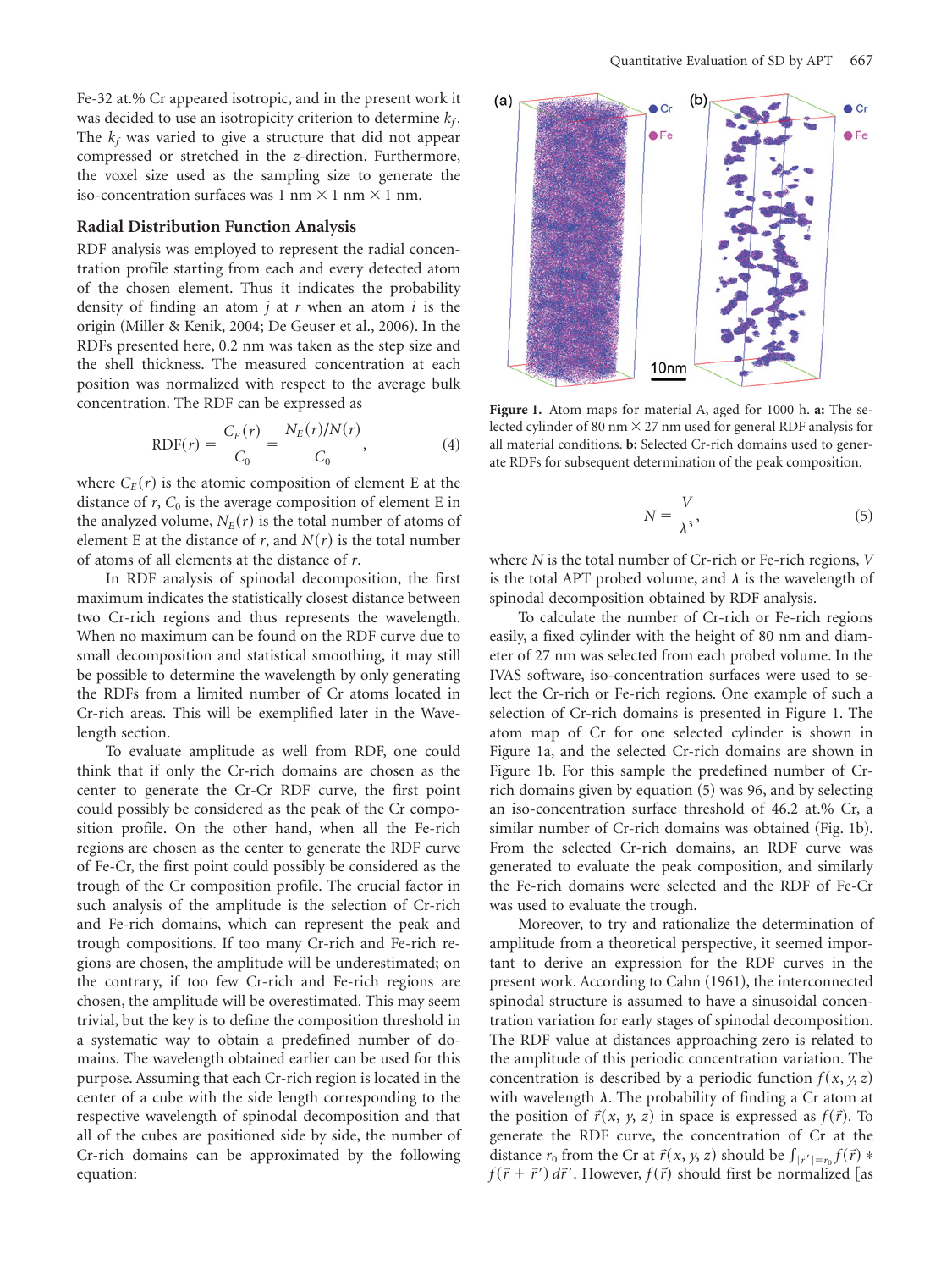in equation  $(4)$ ] by dividing with the average composition  $(C_0)$ . Considering the zero distance for the RDF curve,  $r_0$ should be *0*. Then it should be integrated in one period of the sinusoidal distribution and normalized by the wavelength cube, i.e., one sinusoidal period in 3D. Using Cartesian coordinates  $(x, y, z)$  the RDF $(0)$  is given by

RDF(0) = 
$$
\frac{1}{\lambda^3} \iiint_{x, y, z = -\lambda/2}^{x, y, z = \lambda/2} \left( \frac{f(x, y, z)}{C_0} \right)^2 dx dy dz,
$$
 (6)

where  $f(x, y, z) = C_0 + A \sin((2\pi/\lambda)(x + y + z))$  according to Cahn (1961).

It is then found that  $RDF(0) = 1 + A^2 2C_0^2$ . Furthermore, the amplitude of spinodal decomposition is obtained by

$$
2A = 2C_0 \sqrt{2(RDF(0) - 1)},
$$
\n(7)

where the amplitude is defined as two times "A" from peak to trough. Since the first point of the RDF, i.e.,  $RDF(0)$ , is uncertain according to Zhou et al.  $(2012)$ , RDF $(0)$  is determined by extrapolating the RDF curve to zero distance.

#### **Methods Used for Comparison with RDF**

In the present work, ACF analysis was used as comparison with the wavelength determinations from RDF. A cube with a size of 20 nm  $\times$  20 nm  $\times$  20 nm was extracted from the whole volume, and a 1D concentration profile was calculated by moving a 1 nm  $\times$  1 nm  $\times$  1 nm cube in the *x*-direction and stepping through the whole volume in the *y*- and *z*-directions. A step size of 0.25 nm in the *x*-direction was selected to reconstruct the 1D concentration profiles. It should be pointed out that the step size can affect the wavelength obtained from ACF analysis, and in case a step size of  $1 \text{ nm}$  (same as the cube size) is used, the wavelength is seriously overestimated to about 15 nm for material C aged for 100 h. This is obviously incorrect as compared to, for example, Brenner et al. (1984).

The LBM method was employed to compare with the amplitudes evaluated by RDF. According to Hetherington and Miller (1989), the results from LBM highly depend on the chosen block size, and this was evaluated here by calculating the amplitudes using LBM from frequency diagrams generated by using block sizes of 33, 50, and 100 ions. The three block sizes used are often found in previous works ~Danoix et al., 1992*b*; Hyde et al., 1995; Read & Murakami, 1996), and it should also be noted that small changes in block size can give significant changes in appearance of the frequency diagrams (Thuvander et al., 1998).

### **RESULTS**

### **Wavelength**

Figure 2 shows the RDFs of Cr-Cr in the three aged Fe-Cr alloys. The evolution of the RDF with prolonged aging is clearly seen, and it is also compared with the RDF of unaged samples.

When spinodal decomposition is well developed, the wavelength can be read directly from the RDF curve, as



**Figure 2.** RDFs of Cr-Cr used to evaluate the wavelength for all material conditions except material A, aged for  $100$  h at  $500^{\circ}$ C.

indicated in Figure 2. However, since material A aged for 100 h at  $500^{\circ}$ C is less decomposed than the other aged samples, no maximum can be found for that RDF curve. During spinodal decomposition the content of Cr in Crrich regions increases, while, on the other hand, the content of Cr in Fe-rich regions decreases. Therefore, as mentioned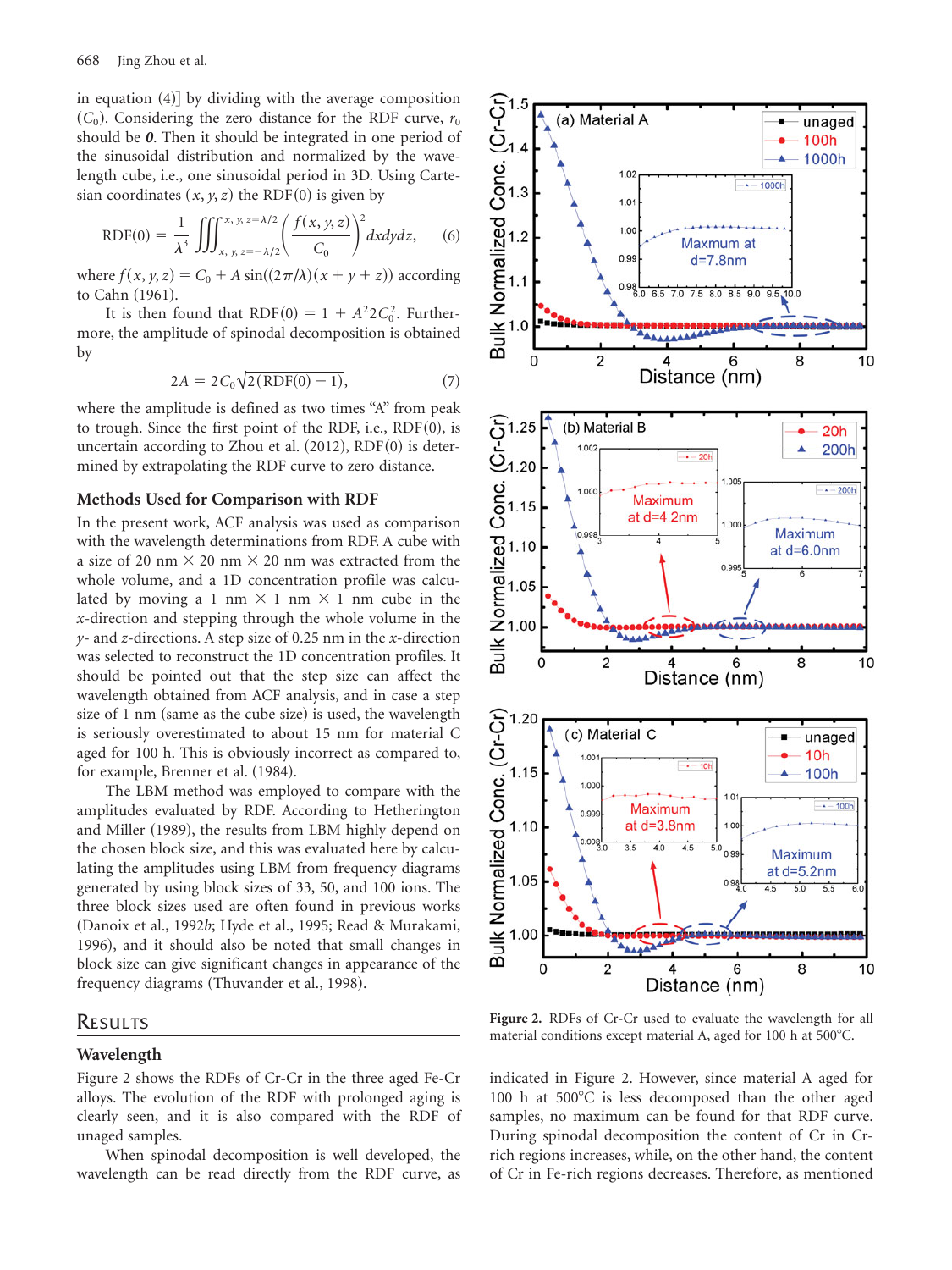

**Figure 3.** Enhanced RDF of Cr-Cr used to evaluate the wavelength for material A, aged for 100 h at  $500^{\circ}$ C.

in the Radial Distribution Function Analysis section, if the Cr atoms from one Cr-rich region are chosen to generate the RDF curve, there will be an obvious positive interaction at short distances due to the fact that the concentration of Cr is high in the Cr-rich region. When the distance extends to the nearest neighboring Cr-rich regions, i.e., the distance equaling the wavelength, there exists a maximum on the RDF curve. Conversely, if the Cr atoms from one Fe-rich region are chosen as the center, the RDF curve has a negative interaction at short distances. Similarly, a minimum can be found on the RDF curve. It should be noted that although the curves with positive interaction and those with negative interaction destructively interfere, the final RDF curve still has positive interactions at short distances considering that the Cr atoms in the Cr-rich regions contribute more than Cr in the Fe-rich regions because the number of Cr atoms in Cr-rich regions is much larger.

An enhanced RDF was produced for material A, aged for 100 h. It was generated by selecting the Cr richest domains by iso-concentration surfaces, and hence 100 Crrich domains distributed in the whole sample volume were chosen. Cr-Cr RDFs were generated from each Cr-rich domain by starting from each Cr atom located within a box of 1 nm  $\times$  1 nm  $\times$  1 nm at the center of the domain. The 100 RDFs were subsequently averaged, and the enhanced RDF is presented in Figure 3. It should be noted that the exact number of Cr-rich domains selected is not very important, since it is just a way of generating the RDF from some Cr-rich centers and thus suppressing the effect of Fe-rich areas. The first maximum was then found at  $d = 5.4$  nm for material A aged for 100 h at  $500^{\circ}$ C (Fig. 3).

The results from ACF analysis are presented in Figure 4, and the first maximum denotes the wavelength of



**Figure 4.**  $R_k$  values from ACF analysis to evaluate the wavelength for all material conditions.

spinodal decomposition. The wavelengths from ACF and RDF are compiled in Table 2.

### **Amplitude**

The unaged samples have a very small positive interaction at short distances that already may indicate a small decomposition after quenching from  $1100^{\circ}$ C (Thuvander et al., 2012). However, no wavelength could be determined for the unaged samples, and thus no amplitude was evaluated using RDF. The RDF curves for all samples are presented in Figures 5, 6, and 7 for materials A, B, and C, respectively. The amplitudes for materials A, B, and C aged for different times are listed in Table 3. Furthermore, the amplitudes obtained by equation  $(6)$ , which is based on the zero distance of the RDF, are listed in Table 3, and it should be noted that they are in excellent agreement with the amplitudes obtained from the RDF analysis, except for material C.

The frequency diagrams generated using a block size of 50 ions and LBM fitting are shown in Figures 8a, 8b, and 8c. Furthermore, the amplitudes obtained using the LBM method  $[$ equation  $(2)$ ] using block sizes of 33, 50, and 100 ions are listed in Table 4. In addition, the average compositions of Cr-rich regions and Fe-rich regions, i.e., regions containing more than the nominal concentration of the respective elements, were calculated. Subsequently, the difference between these averages was calculated and is presented in Table 4 under the name Aver\*. The sequence of amplitudes is consistent with the results from RDF—i.e., A, 1000 h; B, 200 h; C, 100 h; C, 10 h; B, 20 h; and A, 100 h—in order from the most to the least decomposed. The amplitudes obtained by LBM decreases by almost a factor of 2 as the block size increases from 33 to 100 ions. This has also

| Table 2.   | Wavelengths (nm) Obtained for All Material Conditions Using ACF and RDF Analysis. |             |           |            |            |            |  |  |  |
|------------|-----------------------------------------------------------------------------------|-------------|-----------|------------|------------|------------|--|--|--|
|            |                                                                                   | Material A  |           | Material B | Material C |            |  |  |  |
|            | Aged 100 h                                                                        | Aged 1000 h | Aged 20 h | Aged 200 h | Aged 10 h  | Aged 100 h |  |  |  |
| <b>RDF</b> | 5.4                                                                               | 7.8         | 4.2       | 6.0        | 3.8        | 5.2        |  |  |  |
| ACF        |                                                                                   | 6.5         | 3.5       | 4.75       | 3.5        | 4.5        |  |  |  |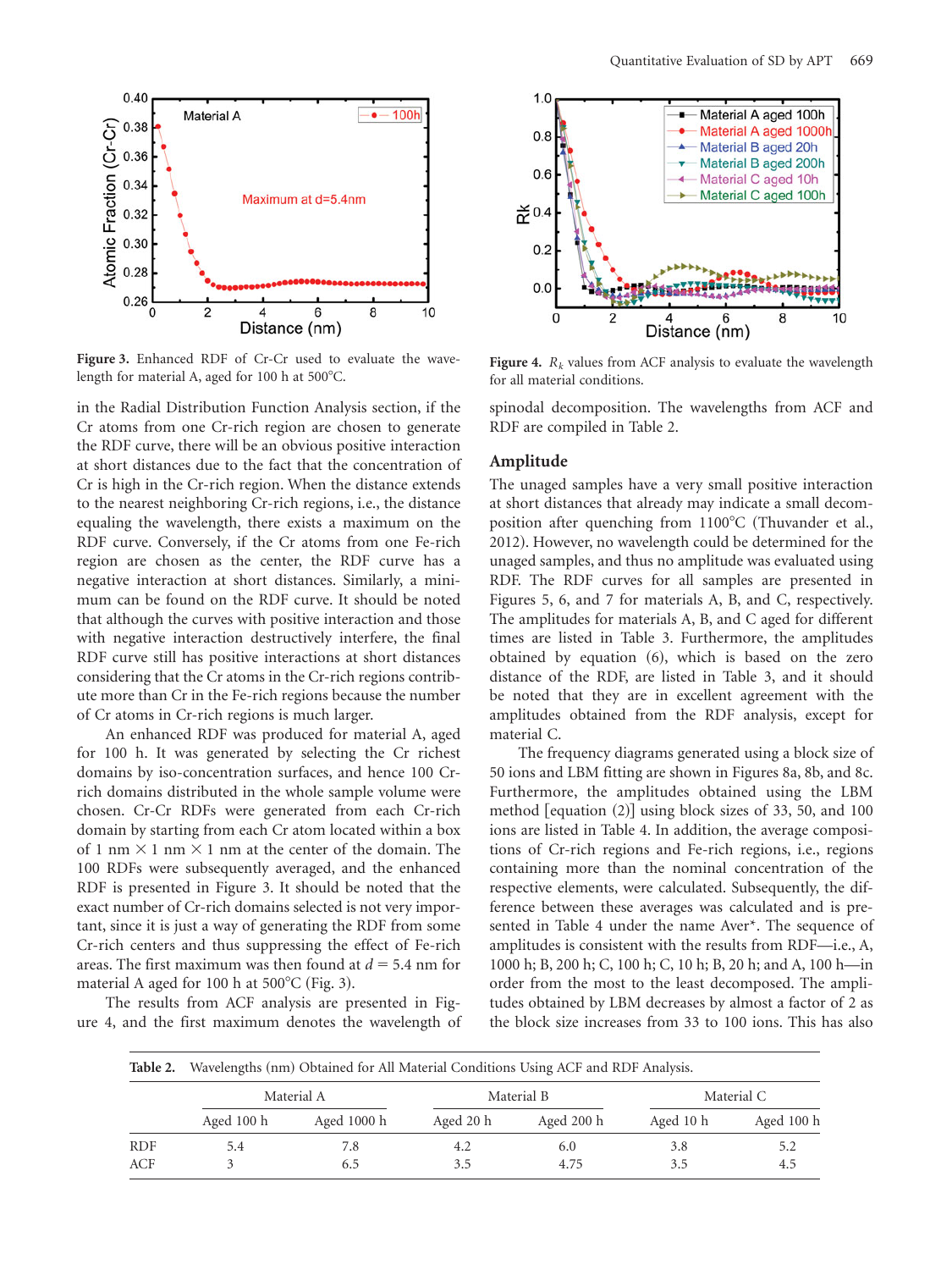

**Figure 5. a:** RDF of Cr-Cr in Cr-rich regions for material A, aged for 100 h and 1000 h. **b:** RDF of Fe-Cr in Fe-rich regions for material A, aged for 100 h and 1000 h.

been explained previously in Hyde et al. (1995) because a small block size cannot smooth out the noise while a large block size will smooth over the composition fluctuations.

### **DISCUSSION**

#### **Wavelength**

Wavelengths for the different material conditions obtained using both RDF and 1D ACF are compared in Figure 9. The wavelengths from ACF, as well as from previous work using 1D FFT in Odqvist et al.  $(2012)$ , are shorter than those from RDF for all cases. It should be remembered that any 1D method is sensitive to anisotropy. Although the 3D reconstruction was conducted so that the volume would appear isotropic, small differences in decomposition in the different directions would immediately appear in the 1D methods. The RDF is better at describing the 3D decomposition and is not as sensitive to anisotropy or small reconstruction errors. It should also be noted that the ACF can be performed in 3D, and it is predicted to give similar results as the RDF because they are related. The difference between 1D ACF and RDF is largest for material A, aged for 100 h, which shows the lowest decomposition. It is likely that the low statistics in the ACF gives the rather large difference as compared to RDF. Thus, it is especially impor-



**Figure 6. a:** RDF of Cr-Cr in Cr-rich regions for material B aged for 20 h and 200 h. **b:** RDF of Fe-Cr in Fe-rich regions for material B aged for 20 h and 200 h.

tant to use the full 3D data when the decomposition is in the early stages. It should also be noted that material A was claimed to be located in a transient region between nucleation and growth and spinodal decomposition in earlier works by some of the present authors (Xiong et al., 2011; Hedström et al., 2012). It is still our belief that material A is in the transient region and that both mechanisms of decomposition are active, but a similar analysis method was used for this material condition and it can be seen that the wavelength of decomposition increases, although the amplitude is not fully developed. This could indicate that the present analysis method is also suitable to characterize the nanostructure in this case.

Estimation of the wavelength is critical, especially when it comes to the comparison between experiments and modeling. A small error in calculation of the diffusion distance would lead to considerable errors with respect to spinodal decomposition kinetics. Therefore, a theoretical prediction of the dominant wavelength based on the latest thermodynamics description (Xiong et al., 2011) was attempted. According to Cahn's linearized theory of spinodal decomposition (Cahn, 1961), which should hold reasonably well at early stages, the wavelength of the fastest growing wave is given by  $\lambda_{\text{max}} = \sqrt{2} \lambda_c$ , where  $\lambda_c$  is the critical wavelength given by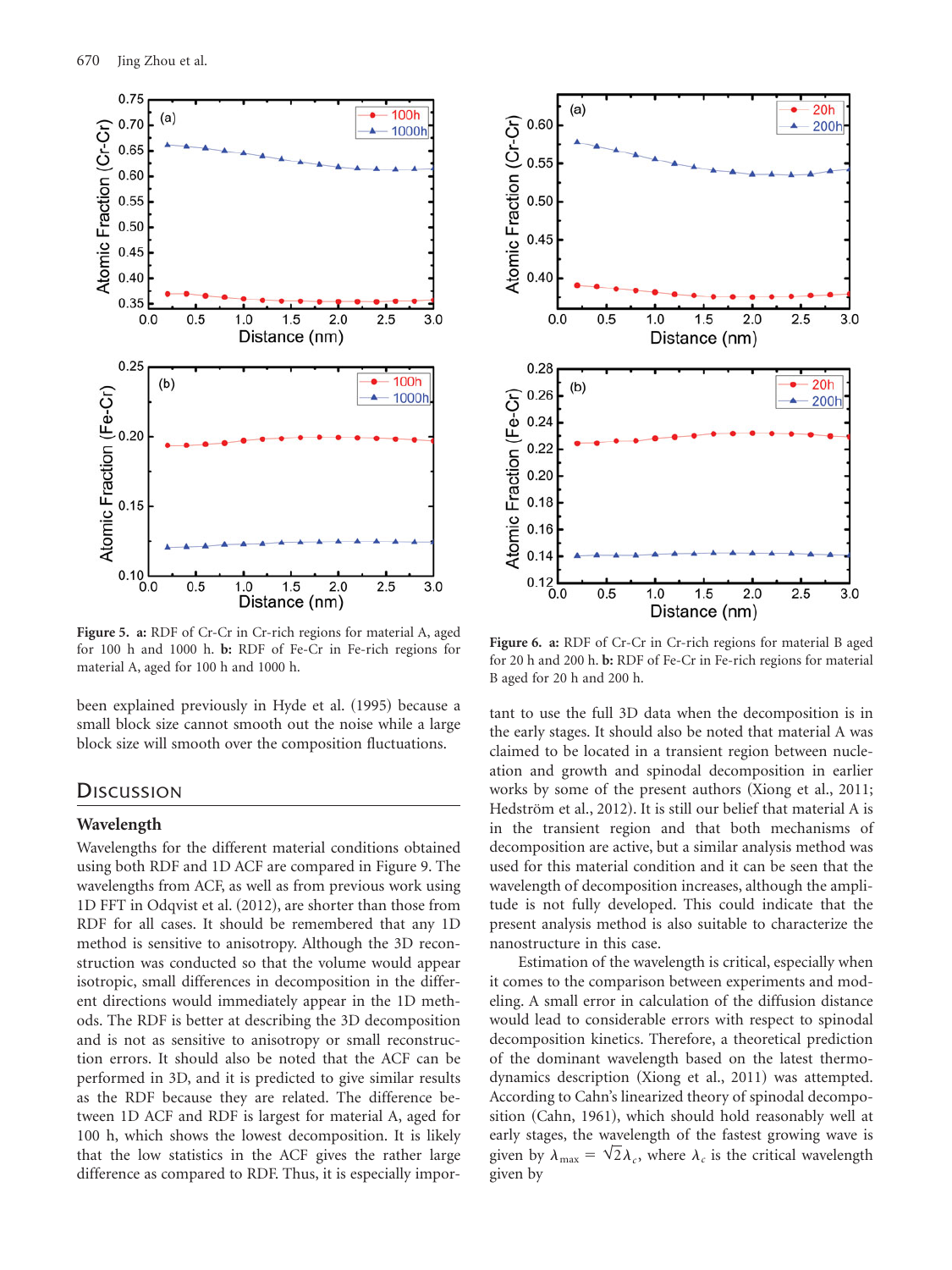

**Figure 7. a:** RDF of Cr-Cr in Cr-rich regions for material C aged for 10 h and 100 h. **b:** RDF of Fe-Cr in Fe-rich regions for material C aged for 10 h and 100 h.

$$
\lambda_c = 2\pi \sqrt{-\frac{2\epsilon}{d^2 G_m / dx_{Cr}^2}}.
$$
 (8)

In equation (8) the gradient energy coefficient ( $\epsilon$ ) is expressed in terms of nearest neighbor interactions and the interaction length (Cahn, 1961). For the present case the interaction energy is taken as the regular solution parameter evaluated by Xiong et al.  $(2011)$ , and the interaction length is put to 2.5 Å. The fastest growing wavelength for materials B  $(20 h)$  and C  $(10 h)$  is 2.8 nm and 1.2 nm, respectively. Compared to the wavelengths from RDF, the calculated values (see Table 2) are much lower. One reason for this is the uncertainty in the gradient energy coefficient, e.g., the effect of magnetism is not accounted for in the regular solution parameter.

The wavelengths obtained from RDF in Figure 9 show a power-law behavior:

$$
\lambda \propto t^{\alpha},\tag{9}
$$

where  $\lambda$  is the wavelength of spinodal decomposition, *t* is the aging time, and  $\alpha$  is the exponent of  $t$ .

The value of  $\alpha$  in equation (9) is estimated to about 0.16 for all three alloys, though it should be noted that the value is somewhat uncertain because only two aging times were used for each material. The value of 0.16 is still in



**Figure 8.** Frequency diagrams of Cr distribution generated using a block size of 50 atoms together with the binomial distribution curves and the LBM fitting results. **a:** Material A aged for 100 h and 1000 h. **b:** Material B aged for 20 h and 200 h. **c:** Material C aged for 10 h and 100 h.

good agreement with previous works, including Monte Carlo simulations:  $\alpha = 0.17$ –0.25 (Rao et al., 1976; Lebowitz et al., 1982; Grest & Srolovitz, 1984; Hyde et al., 1995); experimental results:  $\alpha = 0.2$  (Blavette & Auger, 1990),  $\alpha = 0.18$ (Danoix et al., 1992*a*),  $\alpha$  = 0.21 (Hyde et al., 1995), and  $\alpha$  = 0.16 (Pareige et al., 2011); and a theoretical prediction of about 0.18 (Langer et al., 1975). The agreement between the RDF method and the previous works on wavelength evolution strengthens the view that the RDF method is suitable for quantifying spinodal decomposition. On the other hand, the wavelengths obtained using 1D ACF have no clear power-law behavior. It should be noted that Huse (1986)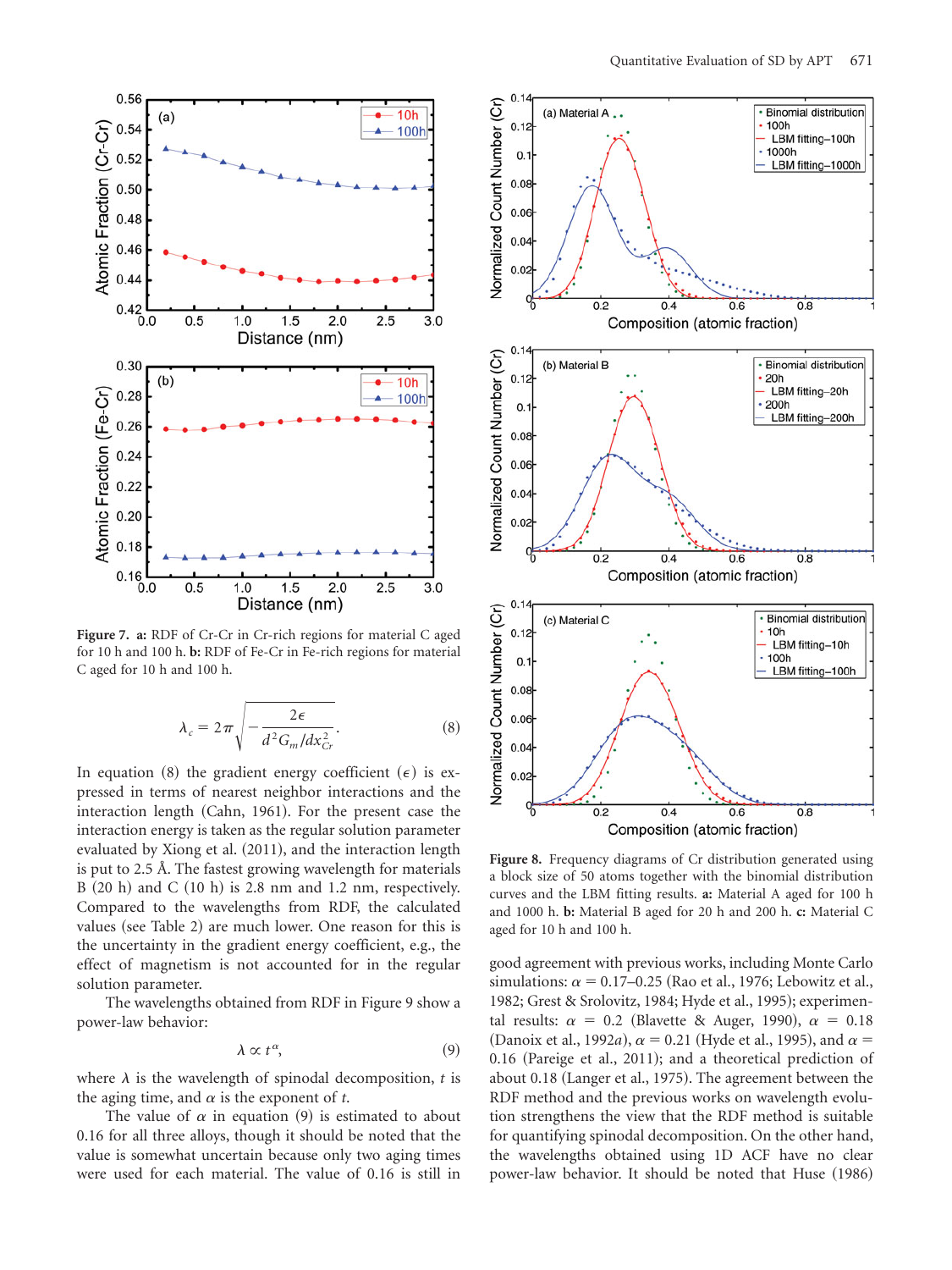**Table 3.** Peak, Trough, and Amplitudes Obtained Using RDF Analysis on All Material Conditions.

|                                      | Material A |        | Material B      |       | Material C      |       |
|--------------------------------------|------------|--------|-----------------|-------|-----------------|-------|
|                                      | 100h       | 1000 h | 20 <sub>h</sub> | 200 h | 10 <sub>h</sub> | 100 h |
| Peak value (%)                       | 36.9       | 66.1   | 39.1            | 57.8  | 45.9            | 52.7  |
| Trough value (%)                     | 19.4       | 12.1   | 22.5            | 14.0  | 25.8            | 17.3  |
| Amplitude (%)                        | 17.5       | 54.0   | 16.6            | 43.8  | 20.1            | 35.4  |
| Amplitude from equation $(7)$ $(\%)$ | 17.7       | 52.9   | 18.8            | 46.9  | 28.1            | 46.5  |

**Table 4.** Amplitudes Obtained Using the LBM Method Together with the Average Compositions of Cr-Rich and Fe-Rich Regions.

| Material   | Aging<br>Time     |             | <b>Block Size</b><br>(ions) | Peak Value<br>(%) | Trough Value<br>(%) | Amplitude<br>(%) |
|------------|-------------------|-------------|-----------------------------|-------------------|---------------------|------------------|
| Material A | 100 <sub>h</sub>  | <b>LBM</b>  | 33                          | 31.3              | 21.8                | 9.5              |
|            |                   |             | 50                          | 30.1              | 22.5                | 7.6              |
|            |                   |             | 100                         | 28.7              | 23.5                | 5.2              |
|            |                   | Aver*       |                             | 29.0              | 23.6                | 5.4              |
|            | $1000~\mathrm{h}$ | ${\rm LBM}$ | 33                          | 40.5              | 17.1                | 23.4             |
|            |                   |             | 50                          | 39.4              | 17.4                | 22.0             |
|            |                   |             | 100                         | 36.7              | 17.7                | 19.0             |
|            |                   | Aver*       |                             | 38.6              | 16.9                | 21.7             |
| Material B | $20\ \mathrm{h}$  | LBM         | 33                          | 35.1              | 25.8                | 9.3              |
|            |                   |             | 50                          | 34.0              | 26.6                | 7.4              |
|            |                   |             | 100                         | 32.6              | 27.7                | 4.9              |
|            |                   | Aver*       |                             | 34.7              | 27.6                | 7.1              |
|            | $200\ \mathrm{h}$ | ${\rm LBM}$ | 33                          | 40.9              | 21.7                | 19.2             |
|            |                   |             | 50                          | 39.9              | 22.1                | 17.8             |
|            |                   |             | 100                         | 37.9              | 22.8                | 15.1             |
|            |                   | Aver*       |                             | 39.0              | 21.1                | 17.9             |
| Material C | 10 <sub>h</sub>   | LBM         | 33                          | 40.5              | 29.8                | 10.7             |
|            |                   |             | 50                          | 30.6              | 39.2                | 8.6              |
|            |                   |             | 100                         | 37.9              | 31.6                | 6.3              |
|            |                   | Aver*       |                             | $40.0\,$          | 30.6                | 9.4              |
|            | 100 <sub>h</sub>  | <b>LBM</b>  | 33                          | 44.8              | 27.1                | 17.7             |
|            |                   |             | 50                          | 43.8              | 27.6                | 16.2             |
|            |                   |             | 100                         | 42.0              | 28.3                | 13.7             |
|            |                   | Aver*       |                             | 43.7              | 25.8                | 17.9             |

claimed that the exponent value changes with time because the diffusion pathways evolve with aging time in late stages of spinodal decomposition. However, in the present case the decomposition is rather early for all sample conditions.

### **Amplitude**

All of the results for amplitudes, including the calculated Aver\*, are shown in Figure 10. It should be noted that the amplitudes obtained by the LBM method coincide with the Aver\* values. This is a clear indication that the LBM method is seriously underestimating the amplitude of spinodal decomposition. As stated in the Amplitude subsection in the Results section, the Aver\* value gives the difference between the average of Cr-rich (above average Cr concentration) and Fe-rich (above average Fe concentration) regions, i.e., the Aver\* is not representative for the peak and trough. The LBM method separates the distribution curve into two Gaussian curves, which represent  $\alpha$  and  $\alpha'$  with Cr compositions below and above the average Cr concentration, respectively. The two peaks represent the largest possibility to find this Cr concentration in the Cr-rich regions and the Fe-rich regions, which is more related to the average Cr concentration of  $\alpha$  and  $\alpha'$  than the peak and trough values.

Moreover, the LBM method is suggested to be suitable for the early stages of spinodal decomposition when the frequency distribution diagram broadening is symmetrical (Miller et al., 1992). This is in accord with the results in the present work. All distribution diagrams from the alloys after short time aging are rather well represented by two Gaussian curves. In addition, the relatively long-term aging of material C is also fairly well represented by the two Gaussian curves. This agrees with the theory that the broadening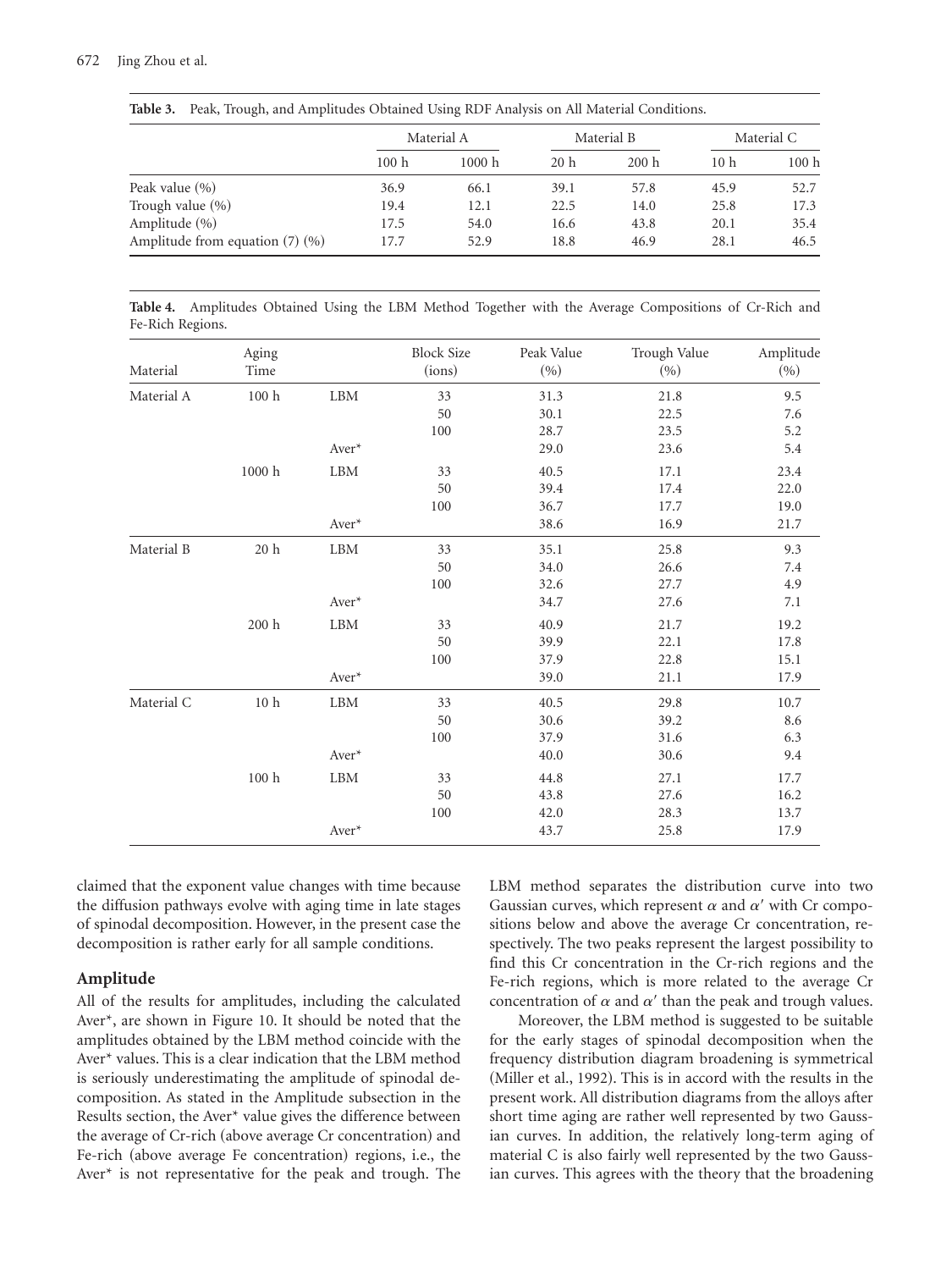

**Figure 9.** Time evolution of wavelengths obtained using RDF and ACF analyses.



**Figure 10.** Time evolution of amplitudes obtained using different analysis methods such as RDF, equation  $(7)$ , LBM, and Aver\*.

will be symmetrical in the early stages of decomposition for samples that are rather centered in the miscibility gap such as, for example, Fe-45% Cr. However, the composition of interest in most materials systems—for example, commercial stainless steels or TiAlN coatings—is not centered in the miscibility gap and thus will produce asymmetric broadening even in the rather early stages of decomposition. It is therefore suggested that the RDF method is more suitable to deal with this challenge because it does not depend on symmetry of the frequency diagram.

Amplitudes obtained from RDF analysis are in good agreement with the amplitudes calculated from  $RDF(0)$  and using equation  $(7)$ . It should be pointed out that equation (7), as deduced in the Radial Distribution Function Analysis section, is a theoretical treatment of the RDF assuming sinusoidal decomposition waves, and it provides a simple

means to calculate the amplitude from any RDF curve. This is very promising, especially because equation (7) can also be used for the very early stages of decomposition. For instance, the unaged samples also show a slight positive Cr-Cr interaction in the RDF, and using equation  $(7)$  the amplitude could be evaluated for these conditions as well. It should be noted that the Cr-Cr RDF from austenite shows no positive interaction, and it is thus believed that the slight positive interaction of Cr-Cr in homogenized ferrite is due to phase separation. However, some more work is needed to make sure that this is not some type of artifact from the APT technique.

It can also be noted that in Xiong  $(2012)$  the amplitude of material C aged for 100 h (same as in the present work) was evaluated using the amplitude density spectrum (ADS) method. There is excellent agreement between the amplitudes found by using 1D concentration profiles and ADS  $(Xiong, 2012)$  and the RDF method in the present work: 34.8% and 35.4%, respectively. The benefit of the method proposed in the present work, however, is that the utilization of the wavelength determined first gives a robust and well-defined means to quantify the amplitude.

### **CONCLUSIONS**

- A new method based on RDF analysis to evaluate wavelength and amplitude of spinodal decomposition has been proposed.
- The new method does not depend on the selection of box size to evaluate the concentration.
- The amplitude estimated from RDF analysis is always larger than the amplitude obtained by the LBM method. This is due to an underestimation using the LBM method.
- A theoretical treatment, assuming a sinusoidal concentration variation, of the amplitude from RDF was suggested. Results obtained were similar to the results obtained from the more involved RDF method outlined in this article. Using the theoretical treatment it is possible to determine the amplitude of spinodal decomposition in the very early stages, even when it is not possible to see a statistical difference with the binomial distribution in the frequency diagram.

### **ACKNOWLEDGMENTS**

This project was supported by the Swedish Research Council (VR, Grant No. 621-2009-5289) and the VINNEX Centre Hero-m, financed by the Swedish Governmental Agency for Innovation Systems (VINNOVA), Swedish industry, and KTH Royal Institute of Technology. J.Z. thanks ERASMUS MUNDUS TANDEM for financial support.

### **REFERENCES**

- BLAVETTE, D. & AUGER, P. (1990). Fine scale investigation of some phenomena in metallic alloys by field ion microscopy and atom probe microanalysis. *Microsc Microanal Microstruct* **1**, 481–492.
- BLAVETTE, D., GRANCHER, G. & BOSTEL, A. (1988). Statistical analysis of atom-probe data (I): Derivation of some fine scale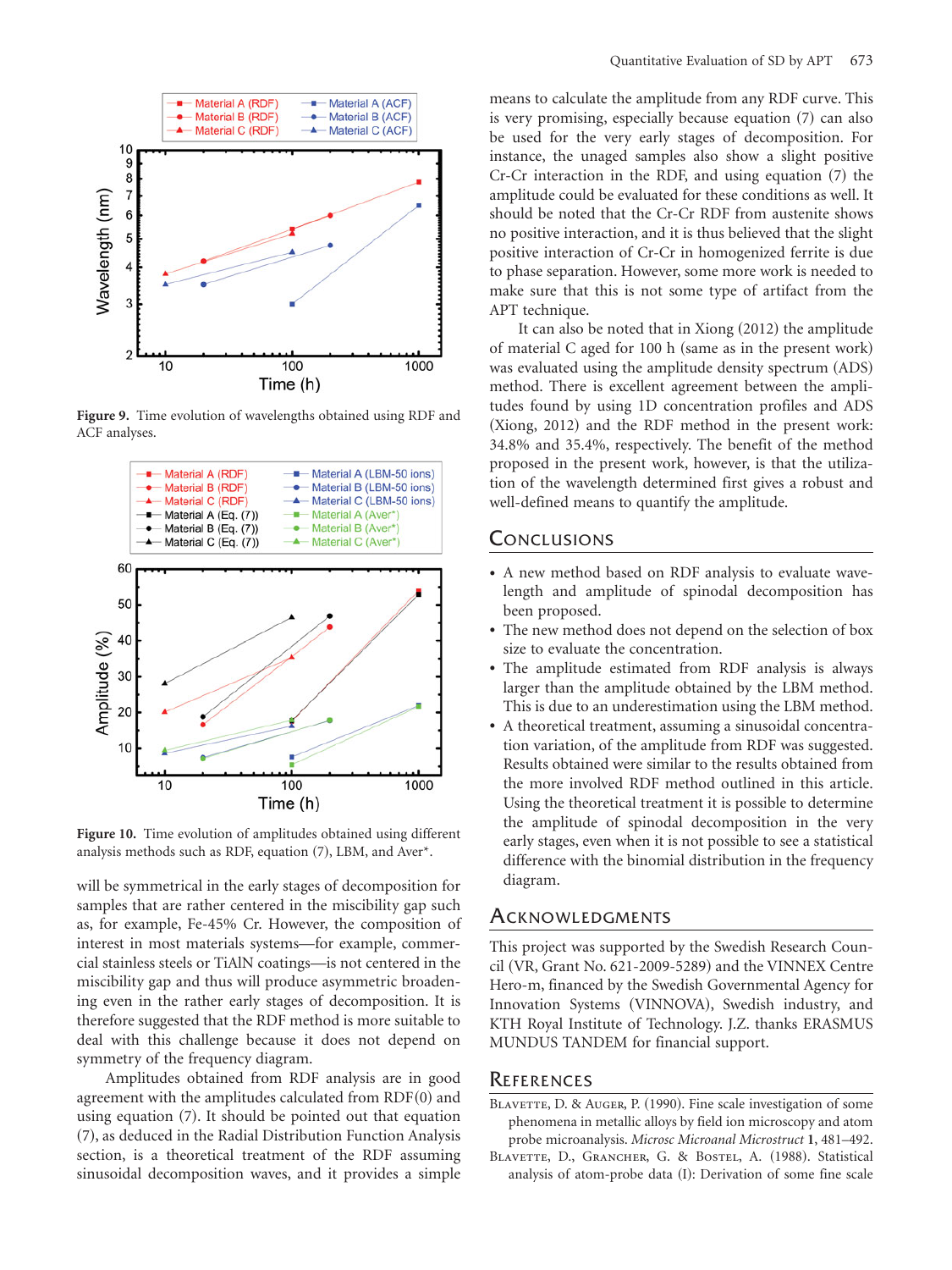features from frequency distributions for finely dispersed systems. *J de Phys* 49(C6), 433–438.

- BLEY, F. (1992). Neutron small-angle scattering study of unmixing in Fe-Cr alloys. *Acta Metall Mater* **40**, 1505–1517.
- BRENNER, S.S., CAMUS, P.P., MILLER, M.K. & SOFFA, W.A. (1984). Phase separation and coarsening in Fe-Cr-Co alloys. *Acta Metall* **32**, 1217–1227.
- BRENNER, S.S., MILLER, M.K. & SOFFA, W.A. (1982). Spinodal decomposition of iron-32 at.% chromium at 470°C. *Scripta Metall* **16**, 831–836.
- Brown, J.E., Cerezo, A., Godfrey, T.J., Hetherington, M.G. & SMITH, G.D.W. (1990). Quantitative atom probe analysis of spinodal reaction in ferrite phase of duplex stainless steel. *Mater Sci Tech* **6**, 293–300.
- BROWN, J.E. & SMITH, G.D.W. (1991). Atom probe study of spinodal processes in duplex stainless steels and in single- and dual-phase Fe-Cr-Ni alloys. *Surf Sci* **246**, 285–291.
- CAHN, J.W. (1961). On spinodal decomposition. *Acta Metall* 9, 795–801.
- Cahn, J.W. ~1968!. Spinodal decomposition. *Trans AIME* **242**, 166–180.
- CAHN, J.W. & HILLIARD, J.E. (1958). Free energy of a nonuniform system: I. *J Chem Phys* **28**, 258–267.
- CHANDRA, D. & SCHWARTZ, L.H. (1971). Mössbauer effect study of the 4758C decomposition of Fe-Cr. *Metall Trans* **2**, 511–519.
- CHUNG, H.M. & CHOPRA, O.K. (1988). Kinetics and mechanism of thermal aging embrittlement of duplex stainless steels. *Proceedings of the 3rd International Symposium on Environmental Degradation of Materials in Nuclear Power Systems-Water Reactors*, pp. 359–370. Warrendale, PA: Metallurgical Society Inc.
- CHUNG, H.M. & LEAX, T.R. (1990). Embrittlement of laboratory and reactor aged CF3, CF8, and CF8M duplex stainless steels. *Mater Sci Tech* **6**, 249–262.
- DANOIX, F., AUGER, P. & BLAVETTE, D. (1992*a*). An atom-probe investigation of some correlated phase transformations in Cr, Ni, Mo containing supersaturated ferrites. *Surf Sci* **266**, 364–369.
- DANOIX, F., DECONIHOUT, B., BOSTEL, A. & AUGER, P. (1992b). Some new aspects on microstructural and morphological evolution of thermally aged duplex stainless steels. *Surf Sci* **266**, 409–415.
- DE GEUSER, F., LEFEBVRE, W. & BLAVETTE, D. (2006). 3D atom probe study of solute atoms clustering during natural ageing and pre-ageing of an Al-Mg-Si alloy. *Philos Mag Lett* **86**, 227–234.
- Gault, B., De Geuser, F., Stephenson, L.T., Moody, M.P., Mud-DLE, B.C. & RINGER, S.P. (2008). Estimation of the reconstruction parameters for atom probe tomography. *Microsc Microanal* **14**, 296–305.
- Godfrey, T.J., Hetherington, M.G., Sassen, J.M. & Smith, G.D.W. (1988). The characterization of spinodal structures in duplex CF3 steels. *J de Phys* **49**, 421–426.
- GREST, G.S. & SROLOVITZ, J. (1984). Structure and evolution of quenched Ising clusters. *Phys Rev B* **30**, 5150–5155.
- Hedström, P., Baghsheikhi, S., Liu, P. & Odqvist, J. (2012). A phase-field and electron microscopy study of phase separation in Fe-Cr alloys. *Mater Sci Eng A* **534**, 552–556.
- HETHERINGTON, M.G. & MILLER, M.K. (1989). Some aspects of the measurement of composition in the atom probe. *Colloq Physique* **50**, 535–540.
- HILLERT, M. (1956). A theory of nucleation for solid metallic solutions. PhD Thesis. Cambridge, MA: Massachusetts Institute of Technology.
- HILLERT, M. (1961). A solid-solution model for inhomogeneous systems. *Acta Metall* **9**, 525–535.
- Hörling, A., Hultman, L., Oden, M., Sjölen, J. & Karlsson, L. (2005). Mechanical properties and machining performance of Ti1-*x*Al*x*N-coated cutting tools. *Surf Coat Tech* **191**, 384–392.
- Huse, D.A. (1986). Corrections to late-stage behavior in spinodal decomposition: Lifshitz-Slyozov scaling and Monte Carlo simulations. *Phys Rev B* **34**, 7845–7850.
- HYDE, J.M., CEREZO, A., MILLER, M.K. & SMITH, G.D.W. (1994). A study of the effect of ageing temperature on pahse separation in Fe-45%Cr alloys. *Appl Surf Sci* **76/77**, 233–241.
- Hyde, J.M., Miller, M.K., Hetherington, M.G., Cerezo, A., SMITH, G.D.W. & ELLIOTT, C.M. (1995). Spinodal decomposition in Fe-Cr alloys: Experimental study at the atomic level and comparison with computer models—II. Development of domain size and composition amplitude. *Acta Metall Mater* **43**, 3404–3413.
- LANGER, J.S., BARON, M. & MILLER, H.D. (1975). New computational method in the theory of spinodal decomposition. *Phys Rev A* **11**, 1417–1429.
- LEBOWITZ, J.L., MARRO, J. & KALOS, M.H. (1982). Dynamical scaling of structure function in quenched binary alloys. *Acta Metall* **30**, 297–310.
- Miller, M.K. ~2000!. *Atom Probe Tomography: Analysis at the Atomic Level*. New York: Kluwer Academic/Plenum Publishers.
- Miller, M.K., Brenner, S.S., Camus, P.P., Piller, J. & Soffa, W.A. (1982). Low-temperature precipitation in iron-chromium binary alloys. *Proc Int Field Emiss Symp* **29**, 489–496.
- Miller, M.K., Cerezo, A., Hetherington, M.G & Hyde, J.M. (1992). Estimation of composition amplitude:  $P_a$  and LBM versus V. *Surf Sci* **266**, 446–452.
- Miller, M.K., Hyde, J.M., Hetherington, M.G., Cerezo, A., SMITH, G.D.W. & ELLIOTT, C.M. (1995). Spinodal decomposition in Fe-Cr alloys: Experimental study at the atomic level and comparison with computer models—I. Introduction and methodology. *Acta Metall Mater* **43**, 3385–3401.
- MILLER, M.K. & KENIK, E.A. (2004). Atom probe tomography: A technique for nanoscale characterization. *Microsc Microanal* **10**, 336–341.
- Odqvist, J., Zhou, J., Xiong, W., Hedström, P., Thuvander, M., SELLEBY, M. & ÅGREN, J. (2012). 3D analysis of phase separation in ferritic stainless steels. In *Proceedings 3D Material Science 2012*. Pittsburgh, PA: TMS.
- OEHRING, M. & ALVENSLEBEN, L.V. (1988). Evaluation of atom probe concentration profiles by autocorrelation analysis. *J de Phys* **49**, 415–420.
- Okada, M., Thomas, G., Homma, M. & Kaneko, H. (1978). Microstructure and magnetic properties of Fe-Cr-Co alloys. *IEEE Trans Mag* **14**, 245–252.
- PAREIGE, C., Novy, S., SAILLET, S. & PAREIGE, P. (2011). Study of phase transformation and mechanical properties evolution of duplex stainless steels after long term thermal ageing  $(>=20$ years). *J Nucl Mater* 411, 90-96.
- RAO, M., KALOS, M.H., LEBOWITZ, J.L. & MARRO, J. (1976). Time evolution of a quenched binary alloy. III. Computer simulation of a two-dimensional model system. *Phys Rev B* **13**, 4328–4335.
- READ, H.G. & MURAKAMI, H. (1996). Microstructural influences on the decomposition of an Al-containing ferritic stainless steel. *App Surf Sci* **94/95**, 334–342.
- Sassen, J.M., Hetherington, M.G., Godfrey, T.J., Smith, G.D.W., PUMPHREY, P.H. & AKHURST, K.N. (1987). Kinetics of spinodal reaction in the ferrite phase of a duplex stainless steel. In